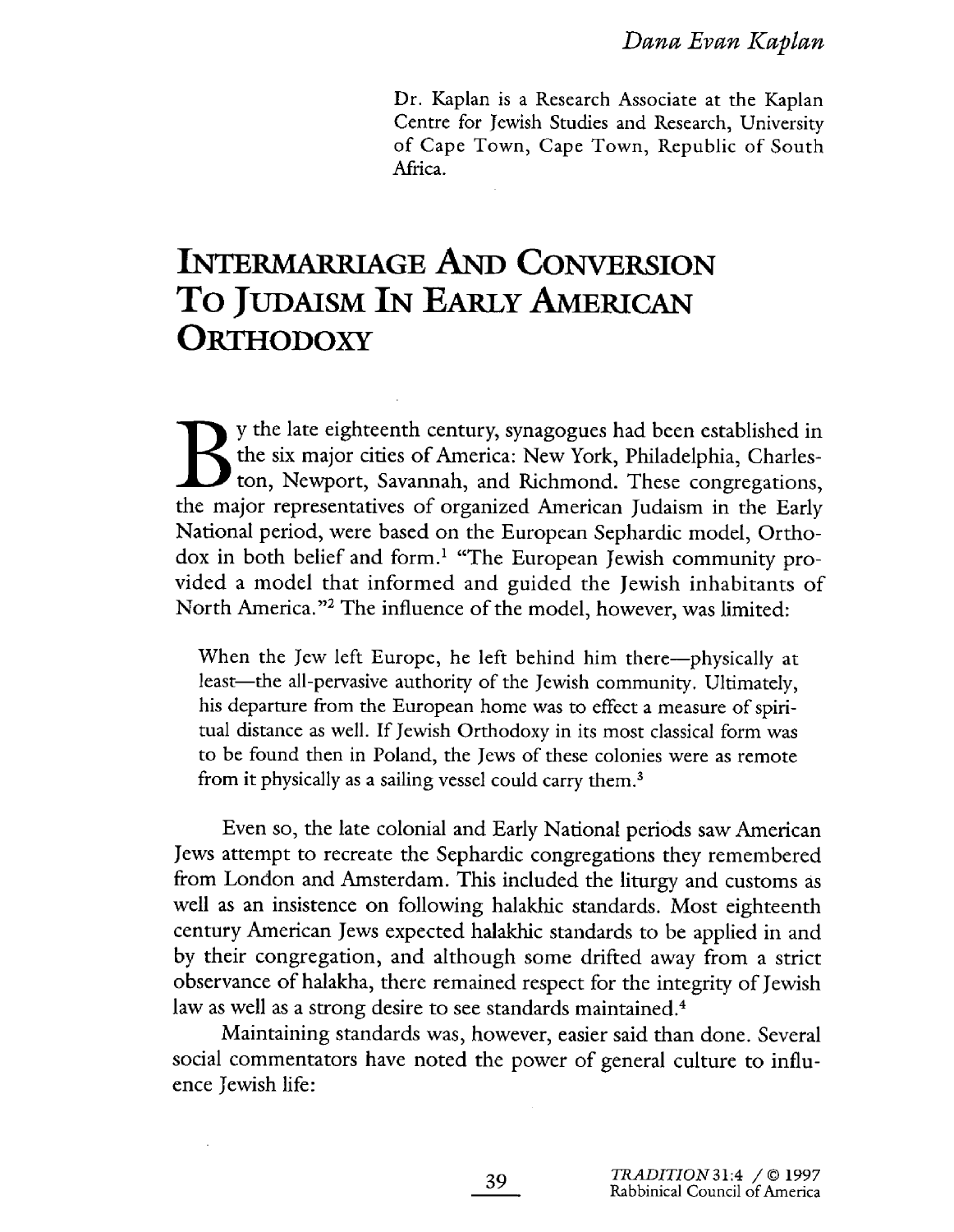America signified the ultimate frontier of Jewish life. Religious controls were inevitably relaxed here. There was much less concern about observance and ritual. The individual was far freer to do as he pleased. He could if he wished-and most commonly he did wish-pay much less attention to the rabbinic learning which, for a thousand years, had been the leitmotif of European Jewish life. . . . Yet this very Jew was not estranged from his faith, and the communities which studded the North American coast. . . are eloquent testimony to his determination not to abandon his heritage.<sup>5</sup>

Maintaining Jewish law on the 'frontier' was made even more difficult by the absence of individuals properly trained in halakhic standards. Early American Jews had no rabbis to determine what the law was: the earliest ordained Orthodox rabbi was Abraham Rice, who served in Baltimore in the 1840's.<sup>6</sup>

In the absence of an ordained rabbi, congregations hired hazzanim, ministers and other religious functionaries. Many, such as Minister Gershom Mendes Seixas of Shearith Israel, were both educated and knowledgeable in the halakha. Others were not. Those with less halakhic knowledge, or those confronted by particularly difficult questions, had recourse to better educated or more experienced colleagues such as Manuel Josephson<sup>7</sup> and Joseph Wolf Carpeles<sup>8</sup> in Philadelphia. But such men could not claim the religious authority to *pasken* halakha or to make decisions affecting the religious life of the congregation.<sup>9</sup> There was no guarantee that their decisions would be accepted by lay leaders or that their decisions were correct.

When Moses Seixas of Newport requested advice from Josephson as to whether a *Humash* could be used to read from the Torah (as no one was capable of reading from the scroll) and whether a man of questionable character should blow a cracked shofar, he was advised that the Torah should not be read from a *Humash*.<sup>10</sup> Rambam, however, offers halakhic justification for just such a practice.<sup>11</sup> It is unclear whether Josephson ruled stringently on principle or out of ignorance. Either way, inadequate rabbinical knowledge combined with the absence of large talmudic libraries served to push American lay *posekim* into mahmir positions.

If local adjuntas<sup>12</sup> felt a decision was beyond them, they could request advice from religious authorities in Europe.13 But requesting a definitive legal ruling did not necessarily mean abiding by it, and there is evidence to suggest that halakhic rulings were often ignored in American Jewish communities. First, American Jews—even traditionally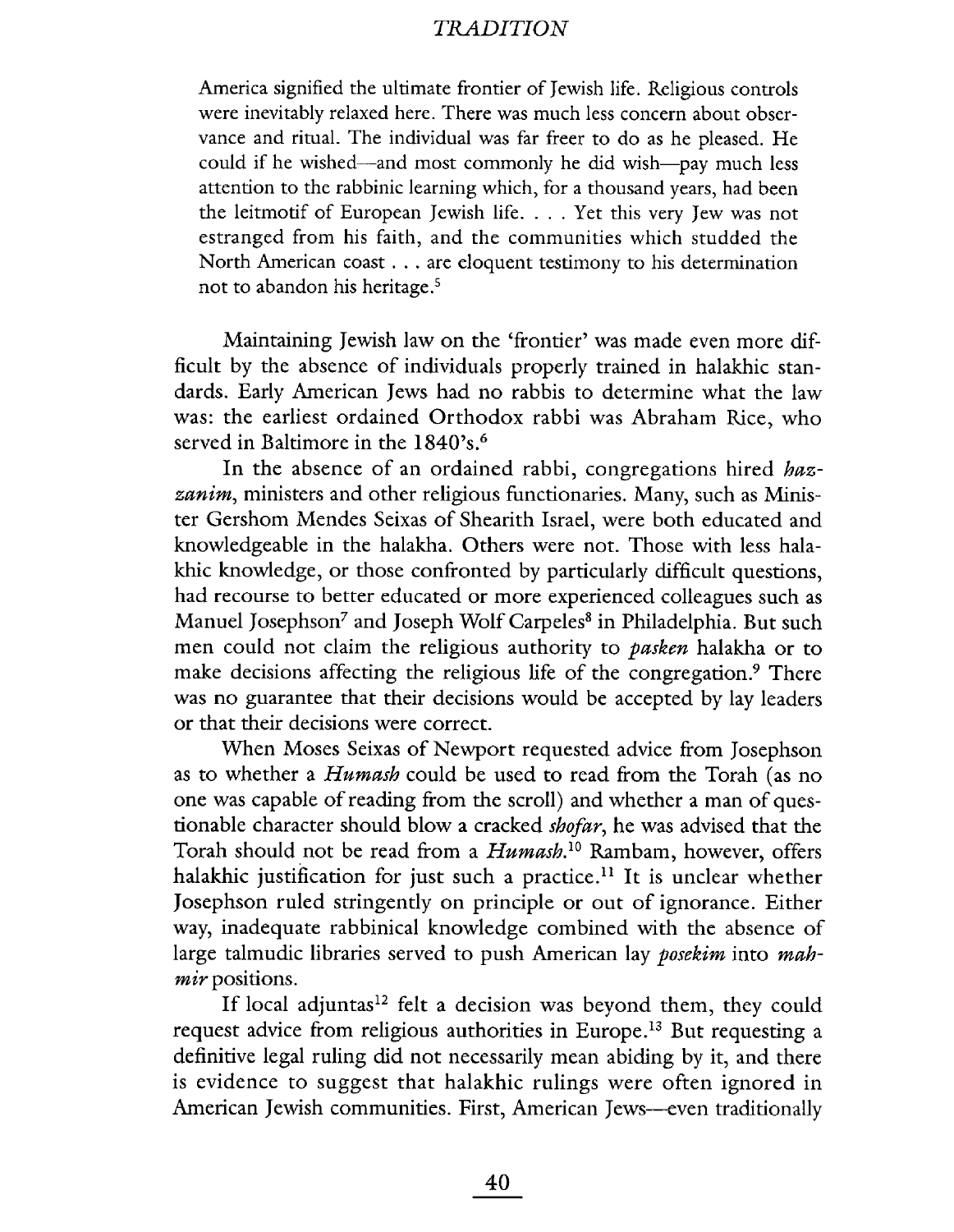learned ones-were part of a culture which strongly stressed self-reliance. In Europe, waiting for advice from an authoritative body may have been seen as a virtue; in America, the necessity for self-reliance in frontier conditions made a virtue of independent decision-making and independent action.

Furthermore, many of the legal queries sent to London or Amsterdam went unanswered: both queries and responses could be lost or misdirected. And even if all went well, it could be a year before a response was received. Such delays propelled communities into taking matters into their own hands rather than waiting for instruction from Europe.

Lastly, the social reality of America made certain intellectual or practical positions either more or less desirable. As older lifestyles and values changed in the context of the new world, so pressure was placed on the practices and standards of Judaism to reflect and incorporate the new social conditions. "The new American Jew. . . much preferred to be a successful merchant than a talmudic scholar. "14 The rulings of the old world were often neither appropriate nor relevant in the context of the new.

The new values of post-war America were reflected in the way, for instance, that synagogue officials became elected officials. The "democratization of the synagogue<sup>"15</sup> in the fledgling democracy was further demonstrated in Savannah, Georgia. The death of a circumcised male child whose mother was not Jewish left the Synagogue board in a quandary after the child's parents expressed their desire that he be buried in the synagogue cemetery. The board settled the issue by taking a vote.<sup>16</sup>

European authority was also deemed unnecessary in 1790, when Moses Nathans asked that the *hazzan* of Mikveh Israel circumcise one of his sons.<sup>17</sup> Nathans had apparently married a gentile woman in a civil ceremony in the early  $1780s$ ,<sup>18</sup> the three offspring of the union being raised as Jews. Despite passionate opposition from Manuel Josephson, the synagogue board decided to grant Nathans' request without recourse to Europe. 19

Yet, despite the independent nature of some American synagogue boards and congregations, volumes of queries were dispatched to European *batei din*. These usually focused on conversion, especially where conversion was linked to marriage, where it was essential that it be approved by a recognized authority. In 1793, for example, the above mentioned Nathans wished to remarry his gentile wife in a Jewish ceremony. In order to remarry his wife needed to convert, but in 1784 a similar request had been turned down at another synagogue.<sup>20</sup>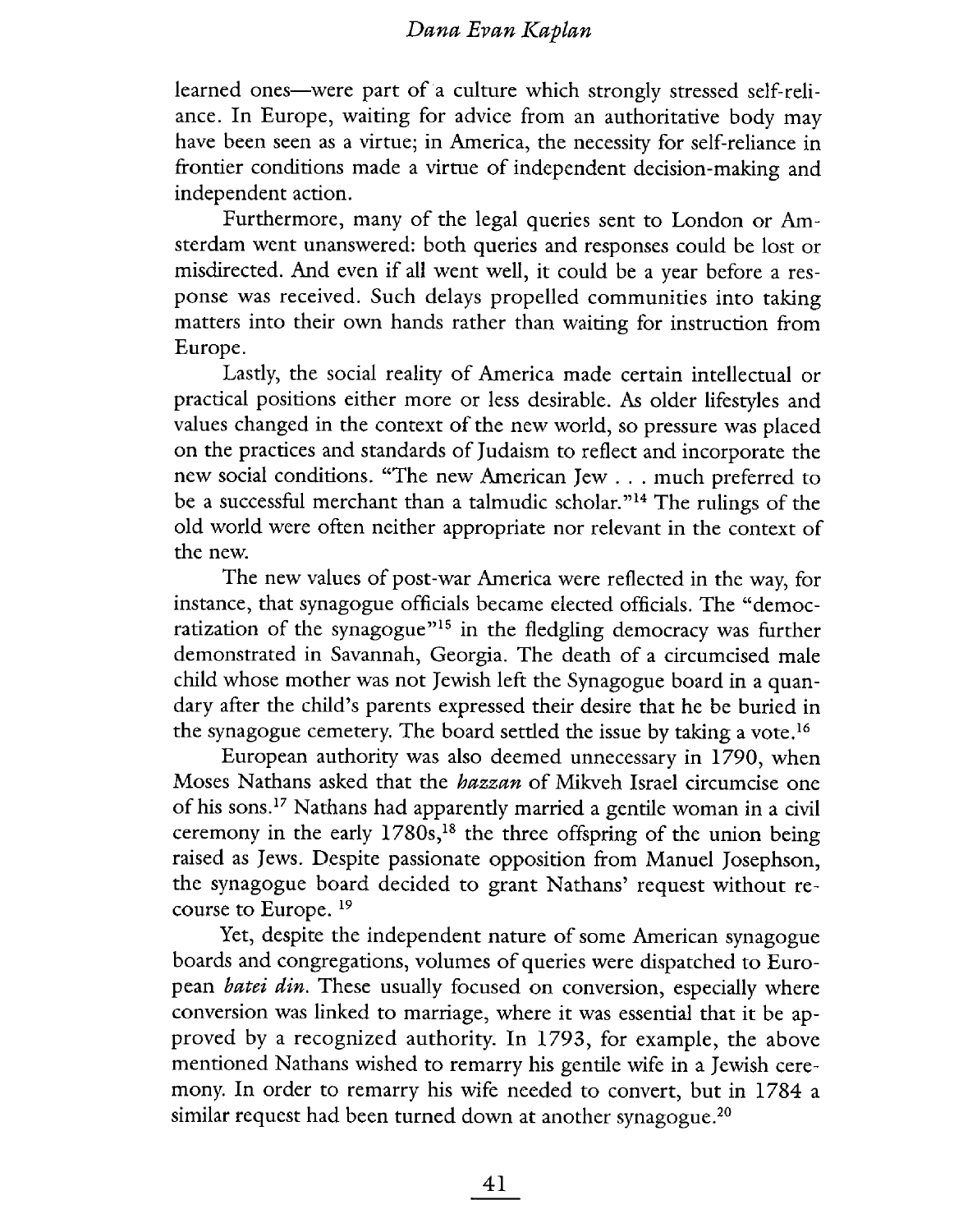Many Jews in the Mikveh Israel congregation sympathized with Nathans, who was known as an active and observant Jew. He had, in fact, already been mentioned in the Mikveh Israel minutes of 1783 when he accused Mr. Bromat of writing in a coffee-house on Shabbat. While not endearing Nathans to Bromat, the charge indicates that Nathans shared local conservative social and religious views. Congregation mem bers also agreed that, as his wife ran a Jewish household and raised the children as Jews, there seemed little point in refusing to validate an already long-standing situation.

However, although certain members of the Mikveh Israel congregation<sup>21</sup> were learned in rabbinics, they felt themselves to be lacking the rabbinic authority they needed in the case of Nathans. So Parnass Benjamin Nones was instructed to request advice from the *beit din* of London:<sup>22</sup>

The case is this: a *yahid* [member] of this congregation has lived in a public way with a  $goya$  [Gentile] woman who has kept house for him about (eig)ht years and has had by her three children, two of which are boys, which he had *nimolim* [circumcised] at the eighth day.

The same person now applies to us, with the consent of the woman, to make her a *giyyoret* [proselyte], as to grant him permission to marry said woman with huppa ve-kiddushin (according to the Jewish ritual). We must say in favour of the above *yahid* that he has and does keep up, as far as we know, to our rules, and contributes toward the support of our cong'on, as others do.

We . . . request your opinion on the subject, and what we have to do.<sup>23</sup>

Subsequently, Wolf and Whteman have recorded that Moses Nathans married a Sarah Abraham24 in a Jewish ceremony in May 1794. That this was almost a year after their request was first formulated indicates the tardiness of replies from England, as well as the couple's willingness to await the response.

While the Nathans were prepared observe Jewish Law, even to the extent of awaiting instructions from England, other couples were not. The marriage of Judith Hart to the gentile James Pettigrew was undertaken without recourse to the correct authorities and was to cause both a halakhic and a social scandal, exposing the shortcomings of relying on advice from overseas as well as the problems associated with the absence of local religious officials.

Myer Hart, his wife Rachel de Lyon, Barnett Lazarus Levy, his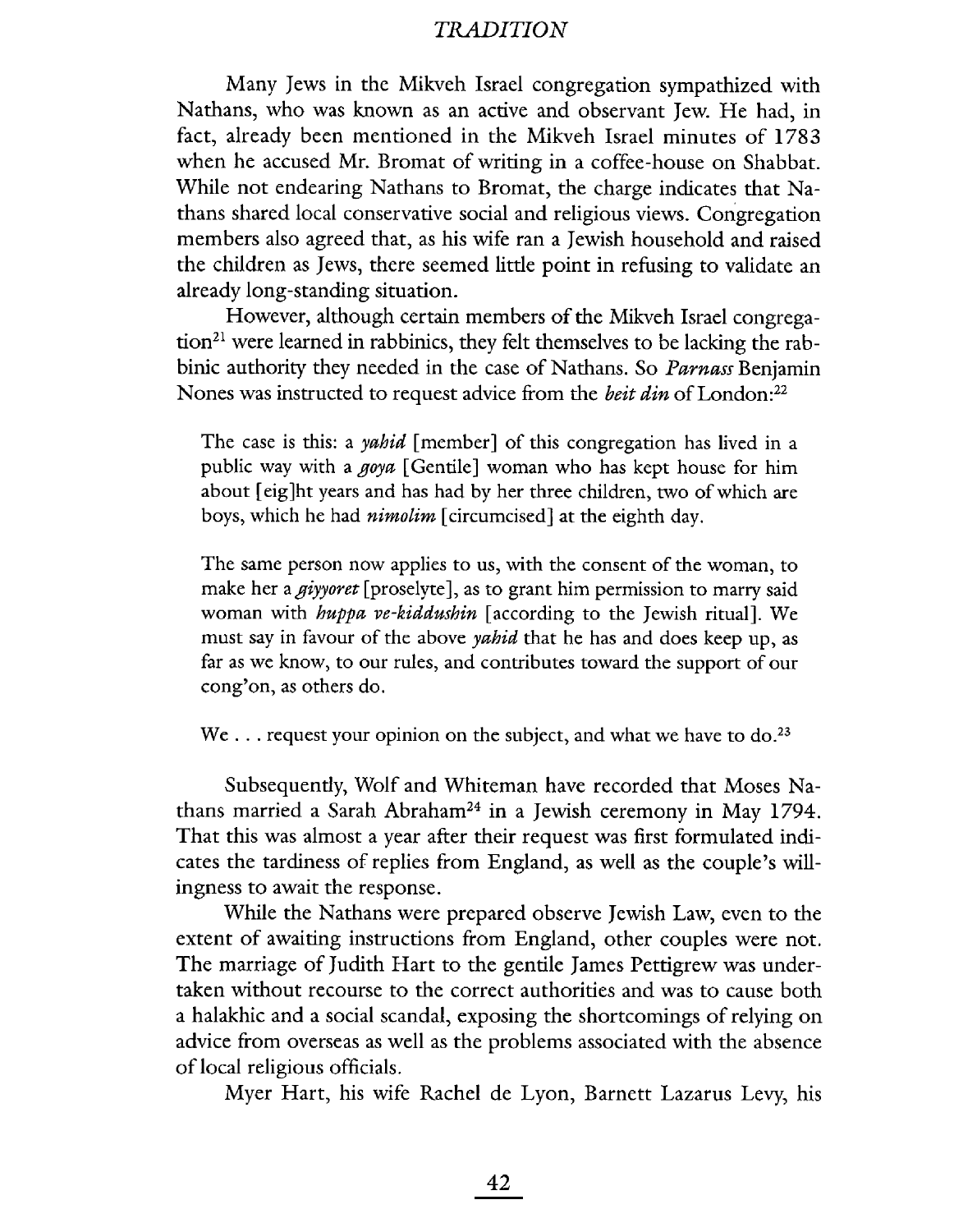wife Rebecca de Lyon, Mordechai Moses Mordechai,<sup>25</sup> and his wife Zipporah<sup>26</sup> escorted the twenty year-old Judith Hart to a ball held in July 178227 at the Easton courthouse. At the ball, Judith was introduced to George Washington and his staff, one of whom was James Pettigrew.28 Mter Judith fell pregnant several months later, the two were married in an army ceremony conducted by a Protestant army chaplain. Judith's father severed all contact with her, splitting the family down the middle despite attempts by Judith's mother to reconcile father and daughter. In 1784, Mrs. Hart turned to her brother-in-law, Mordechai Moses Mordechai of Philadelphia, to help resolve the conflict. Mordechai's solution was to conduct a Jewish marriage ceremony. That Pettigrew was not Jewish and did not subsequently convert to Judaism did not prevent the reconciliation of father and daughter, even though the marriage did not meet the requirements of Jewish law.

The Jewish ceremony was apparently conducted by Mordechai on the condition that Judith remained Jewish, and that her daughters would be raised as Jews and her sons as Christians. That this arrangement was honored is testified to by the religious preferences of Judith's descendants. The descendants of first generation males were mainly Christians; descendants of first generation females were mainly Jews.

This marriage caused a commotion that echoed around the Jewish community for some time. First, it is unclear on what basis Mordechai felt able to marry the Pettigrew couple in a Jewish ceremony without requiring a prior conversion. While he obviously had a personal stake in resolving the crisis between his brother-in-law and his niece, it is unclear if this was his only justification, although it would seem that he did not consider himself to have broken Jewish law.

But not everyone shared this point of view. Barnett Levy<sup>29</sup> of Easton, Mordechai's brother-in-law, reported to some members of Mikveh Israel that he had seen Mordechai remarry the couple in a Jewish ceremony, and that he had signed the *ketuba* as a witness. Trachenberg suggests that Levy may have been motivated by his personal relationship with Myer Hart, who was his landlord.<sup>30</sup> The ongoing legal conflict ensuing from Levy's accusations was connected, in Trachenberg's eyes, to Robert Levers' slander suit brought against Barnett Levy.

Two of the members of Mikveh Israel who had heard Levy's story were the *parnass*, Simon Nathan, and the congregational leader, Benjamin Nones. The two decided to pursue the matter. As a result of Levy's allegations, Mordechai was summoned before a congregational religious court and asked to account for his actions. Believing that Bernard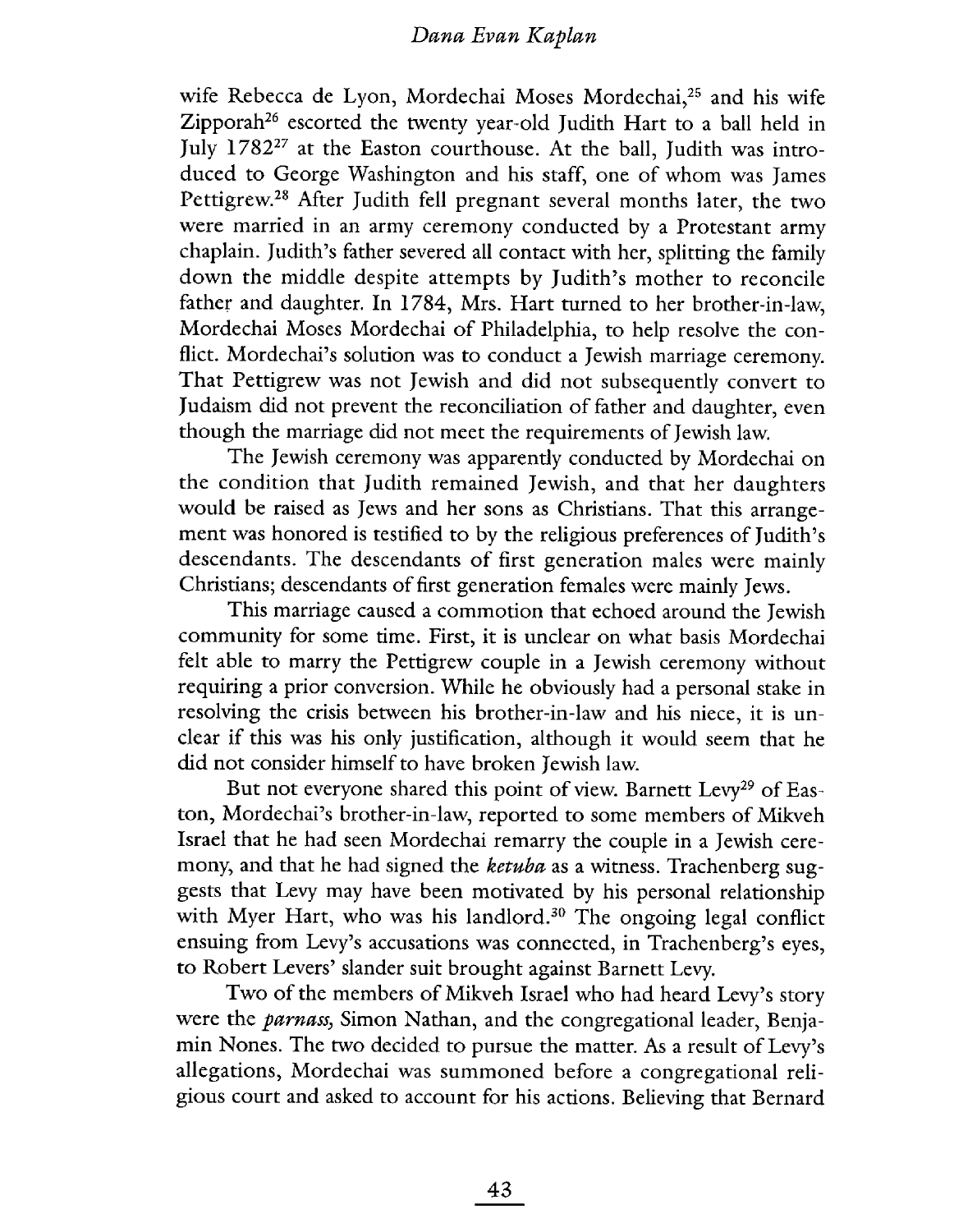Gratz, the vice-president of the congregation, was sympathetic to him, Mordechai began his defense by writing to Gratz and proclaiming his innocence:

In the matter of the evil and wicked man [Baer Levy] who spread slander about me, as you know, to which I replied that his words were completely untrue; God, who knows all secrets and tests the heart, knows where guilt and innocence lie: God forbid that I do such a thing that may never be done in Israel.<sup>31</sup>

Citing Jewish Law in his defense, Mordechai argued that:

The men who took the deposition of this man (Levy) did so illegally and in complete disregard of Jewish practice. The taking of a deposition has to be in a court of three according to (Jewish) law, and they must be a court of experts in matters of marriage; but those three men are neither experts in marriage law nor in any rabbinic law.

Mordechai, accused of disregarding standard religious practice himself, claimed that it was these same standards that were being disregarded by his judges. $32$  Furthermore:

I can only think that they [the judges] brought this practice from Spain and Portugal, and that they are acting according to the practice of the Inquisition in hearing witnesses in secret.

Not content with questioning the integrity and competence of the officers of the religious court, Mordechai then alleged that Levy was 'unfit to be a witness':

Why did the judges not investigate beforehand whether he is fit to testify? This scoundrel is unfit to be a witness in this matter. I can prove that he has desecrated the Sabbath in public and that he does not observe the dietary laws.

Mordechai went on to complain that the judges waited until both he and his wife were ill before investigating the accusation, noting that "they properly observed the rabbinic dictum: 'When the ox is felled, sharpen the knife.'" Furthermore, the same judges had publicized the matter without waiting to establish the accuracy of the allegations against him, thus causing Mordechai great embarrassment. In the con-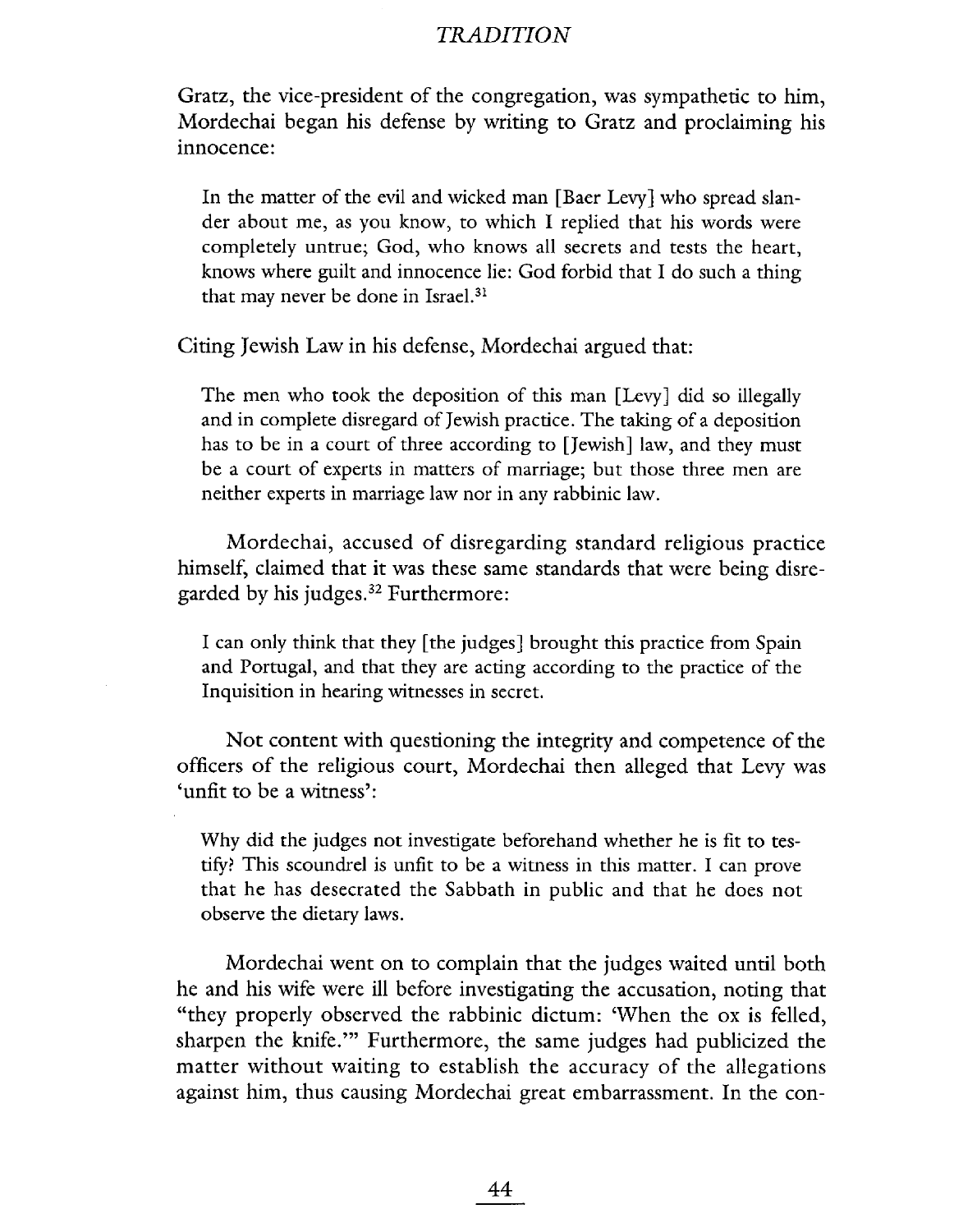clusion of his letter, Mordechai begged for a private meeting with Gratz in order to set matters straight:

If you will designate a place where we can speak in complete privacy, I shall tell you everything personally, and then you will be able to place the blame where it belongs. I am confident that you will act quickly, for the sake our friendship since youth.33

Mordechai followed this with a second letter in Yiddish, and then a third in broken English.<sup>34</sup> What is clear from each of these missives is his attempt to disqualify the witness on technical halakhic grounds: Levy was not a proper witness because he did not observe the ritual law. In other words, the disagreement was increasingly becoming a conflict over the meaning and application of Jewish law in a context where there was no local authority able to settle the matter prompdy.

The board, having decided that the problem of the ilegal wedding needed to be referred to higher authority, asked Manuel Josephson and Joseph Wolf Carpeles to write to the *beit din* of Amsterdam and The Hague. In the meantime, Mordechai was busy adding to his problems, having involved himself in the burial of Benjamin Moses Clava, who had died on March 15, 1785. Married to a gentile, Clava had recited the Jewish confession of faith about a year before his death in March 1875. He was not a member of the congregation, but had asked that his body be buried in the congregational cemetery.<sup>35</sup>

Several members of the board wanted to include the question of Clava's burial in the query sent to Amsterdam and The Hague by Josephson and Carpeles. But because they obviously could not wait the several months necessary to receive an answer, a panel of congregants knowledgeable in rabbinic law was appointed to make a decision. Composed of Manuel Josephson, Joseph Wolf Carpeles, and Moses D. Nathans, the panel decided to bury Clava in a corner of the cemetery:

It was debaited and agreed on, with out a descanding voice, that a *din* towrah [din Torah] [an authoritative decision] should be asked and oboydid by. When Messrs. Manuel Josephson, Moses D. Nathons, and Joseph W. Carpeles was chosen to give the  $\dim$  ["law"] or wordeek in but as the corpse of *mes* [the dead individual] was laying to be buried, there an sure is at present that B.M. Clava and all such persons in fewture is to be entiard with out washing and clothing but in the corphin as he now lays, and carried to the grave. Agreed unanimously.36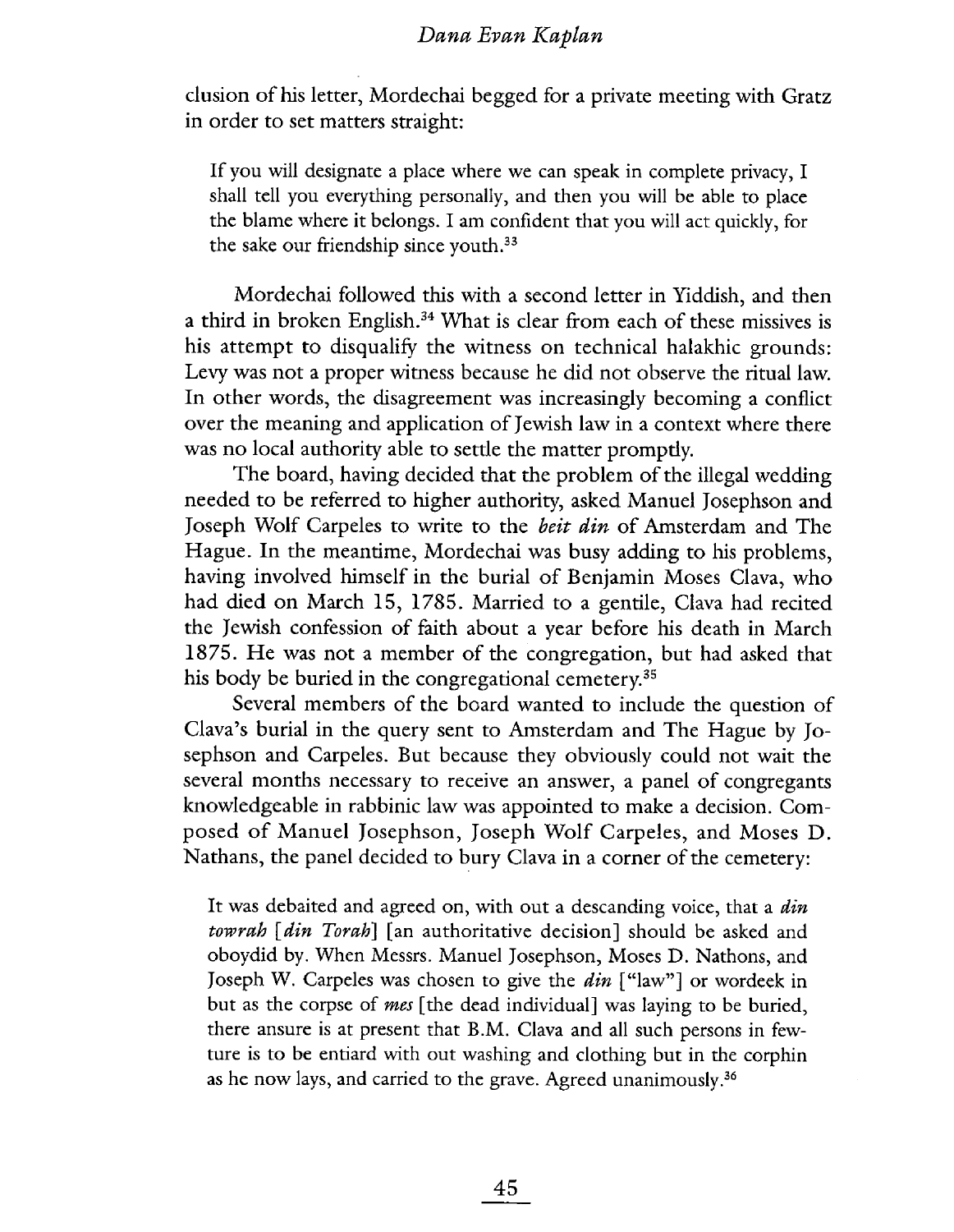Clava was to be buried without ritual washing, without being wrapped in a shroud, and without a ceremony. His shroud was to be shredded, folded and placed in a corner of his coffin. Four teenage boys-not men-were to serve as casket bearers. The corner of the cemetery in which the coffin was to be buried was the same corner that was reserved for suicides and other problem cases.<sup>37</sup> But the board's orders were not carried out. In response to an appeal from Clava's widow, Mordechai again decided to defy Jewish Law. He washed the body and clothed it in a torn shroud (the only one available) so that the body was at least partially covered. He then accompanied it to the grave, where he proceeded to conduct a full Jewish funeral service.

The board of Mikveh Israel then asked Josephson and Carpeles to include this second act of defiance in their she'ela to Rabbi Shaul Lowenstamm of the Ashkenazic community of Amsterdam. Josephson and Carpeles first recorded the allegations of Barnett Levy:

Barnet Levy testified. . . that he was present in the same room with Reb Mordechai, the Jewish woman and her gentile bridegroom. No one else was in the room at that time except these four people. Reb Mordechai read the Ketubah (marriage contract) made out in the name of the young woman and her gentile bridegroom. Reb Mordechai explained the content of the *Ketubah* to the bridegroom in English and asked him "Do you believe (affrm) in what is stated therein?" to which the gentile responded "Yes". Reb Mordechai then performed the Kiddushin (marriage rites) and persuaded Barnet Levy-a man of scant learning-to sign the Ketubah as witness; and he signed. This is the substance of Barnet Levy's testimony.<sup>38</sup>

Josephson and Carpeles scrupulously explained why Mordechai had been unable to cross examine the witness:

This testimony was taken on a Saturday evening. There was no opportunity for a formal hearing by the *kahal*, and in the presence of [the accused) Reb Mordechai. On the next day, Sunday morning, Barnet Levy had to continue his journey. The above three gentlemen recorded in English Barnet Levy's complete statement relating to the Kiddushin. Barnet Levy signed the statement in his own hand, and promised to repeat the testimony again before the Kahal in the presence of Reb Mordechai on his next visit to Philadelphia.39

The congregation's problem was then outlined: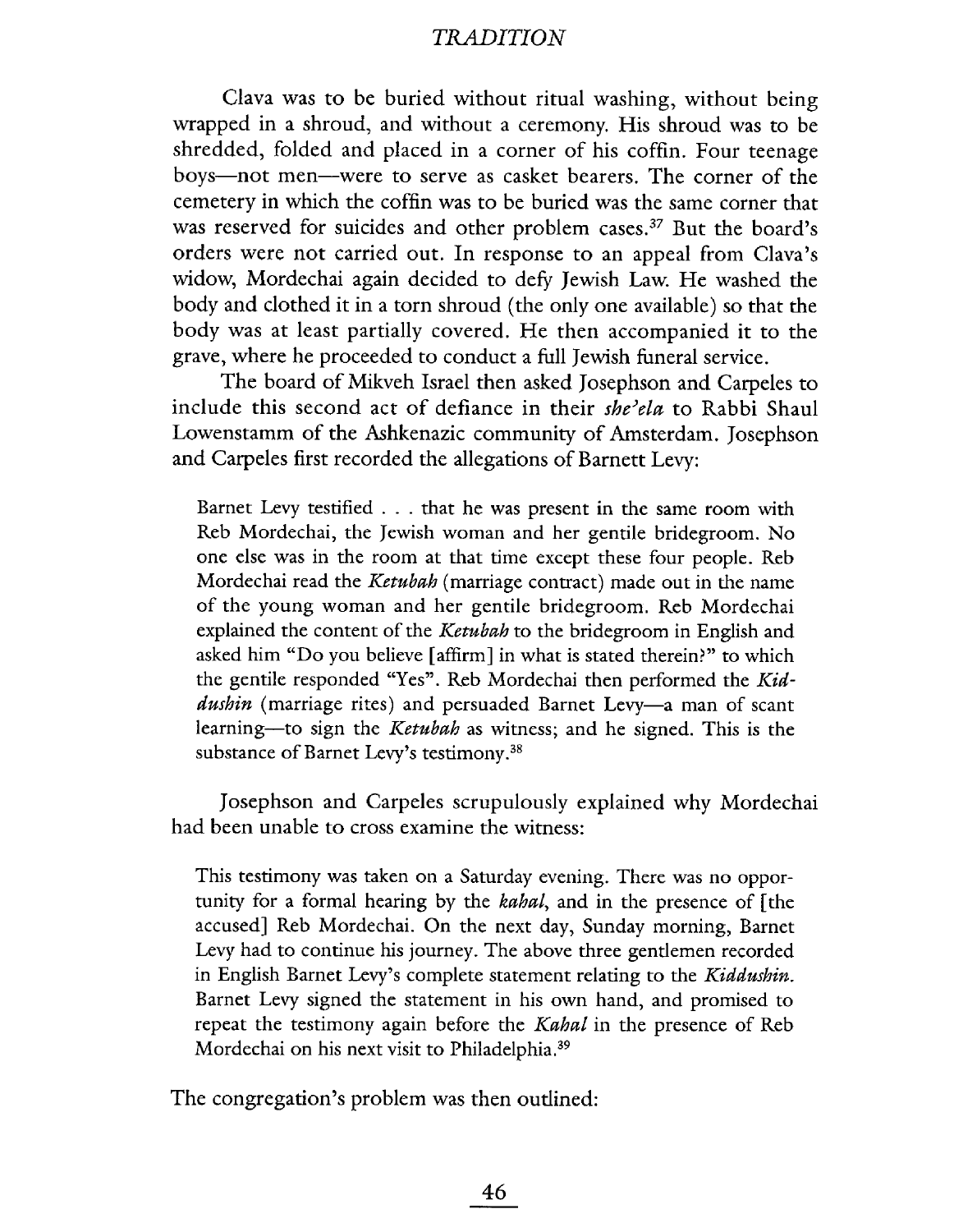Reb Mordechai is vehemently protesting against our finding, claiming that it is in violation of rabbinic law  $\ldots$ . The *Kahal* turned to us the undersigned. Whereupon the council of *Kabal* further resolved that we place the entire matter before Your Excellency . . . to ascertain whether we have acted in accordance with the laws of our sacred Torah relating to emergency measures (hora'at sha'a).<sup>40</sup>

The congregation then requested a legal ruling:

We pray and trust  $\dots$  that you will favour us by the illuminating light of your wisdom . . . . Our eyes and the eyes of our entire community are turned to you for your decision concerning Reb Mordechai. If guilty, what shall his penalty be . . . . We are anxiously awaiting your authoritative reply because this matter touches the very essence of our faith, especially in this country where everyone does as he pleases.

The meaning of "everyone does as he pleases" was made explicit in the next paragraph:

Most deplorably, many of our people—including some kohanim—marry gentile women. They consult so-called "scholars," thoroughly corrupt individuals, who flagrantly profane the name of Heaven and who contrive erroneous legalistic loopholes.  $\ldots$  The *Kohal* has no authority to restrain or punish anyone, except for the nominal penalty of denying them synagogue honours, or of withholding from them sacred rites.'. . . These people completely disregard such measures and continue to attend our synagogue, because under the laws of the country it is impossible to enjoin them from so doing.<sup>41</sup>

It was these 'corrupt individuals' who were 'profaning the face of heaven' who were, of course, the real issue. As Faber has observed, Jews set about rebuilding their communities and their synagogues with enthusiasm after the war. But at the same time, they "undermine [d] the community by slighting many of the practices and institutional arrangements that could sustain it."<sup>42</sup>

Josephson and Carpeles expressed similar views of the events surrounding Clava's burial. When the Parnas went to Clava's home, he found "some impudent, light minded people, with Reb Mordechai among them." When the Parnas instructed these individuals to leave the body alone he was disregarded: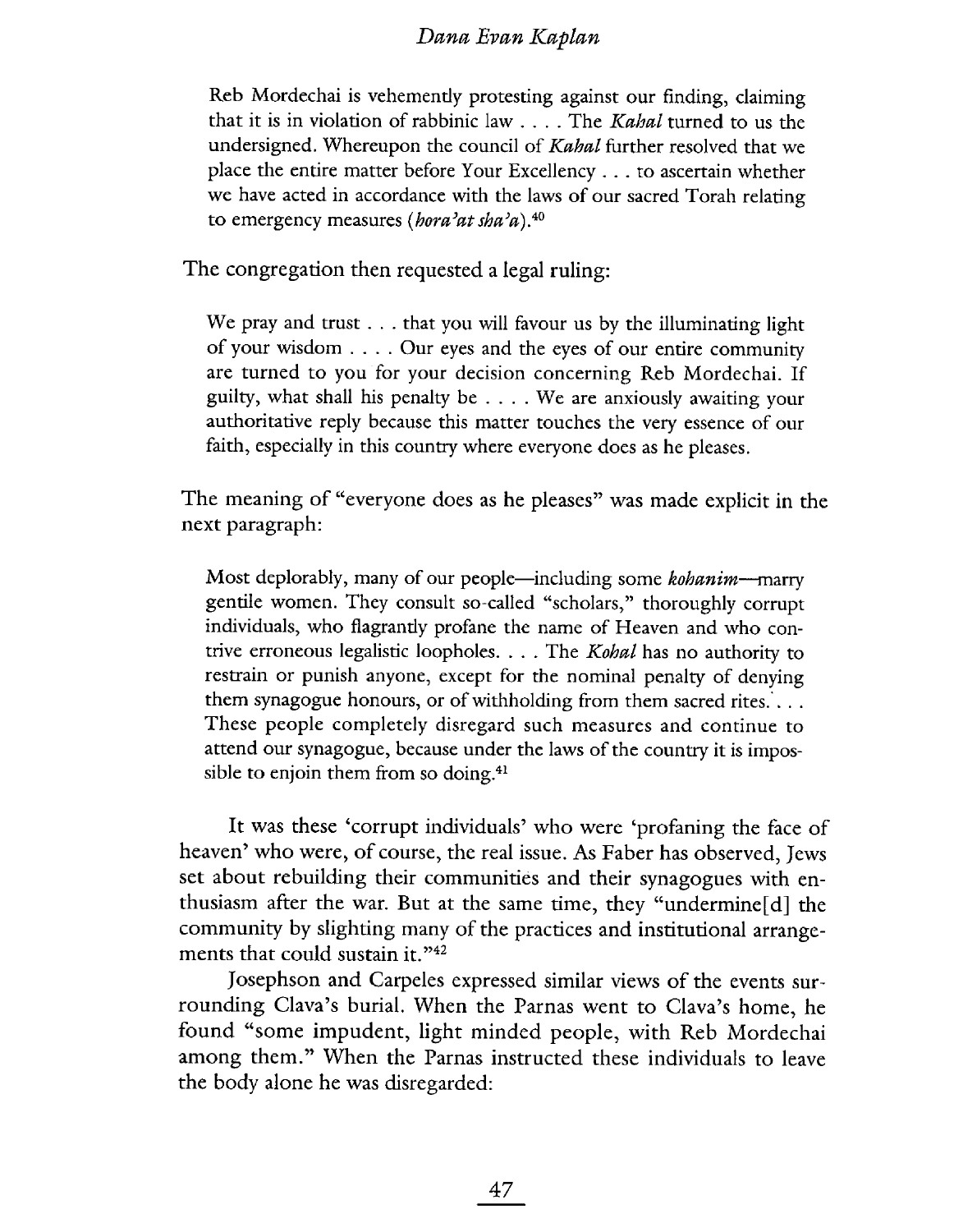Reb Mordechai disregarded the warnings of the Parnas. On the contrary, he contrived erroneous rules . . . further evidence bearing on the conduct of Reb Mordechai who is forever ready to vitiate valid and useful ordinances, enacted under the pressing need to cope with contingencies arising from the widespread lawlessness of our generation.<sup>43</sup>

The 'widespread lawlessness of our generation' was the nub of the problem, in an America where Jewish law seemed in many cases neither appropriate nor relevant. That Mordechai later went on to serve as a rabbi in Baltimore seems to suggest that the general American Jewish community believed his contraventions of Jewish law to be of minor significance. At the very least, his contravention of the law was not sufficient to bar him from serving as a religious leader.

It remains clear, though, that there were many like Josephson and Carpeles who went to great lengths to adhere to the principles and practices of Europe.<sup>44</sup> Of particular concern was the extent of intermarriage, a phenomenon that struck at the very heart of Judaism: it was collaboration on a marriage between a gentile and a Jew that had resulted in Mordechai's problems in the first place. His second breach of Jewish law also involved a couple who had married across religious barriers, while others, such as Josephson and Carpeles, demanded that the halakha be strictly applied in those cases involving intermarried couples. By the end of the eighteenth century, however, congregations had begun to take severe measures to exclude those who contravened the law prohibiting marriage between a Jew and a gentile. At the same time, conversion to Judaism came increasingly under scrutiny, as American Sephardic Congregations began enforcing halakhic standards of conversion along European lines.

The contours of late eighteenth century American Judaism, then, represented contested terrain. It was the tolerant atmosphere of late eighteenth century America, and the religious liberty that sprang from it, that made America so attractive to post-colonial American Jews. But isolated, in both spatial and temporal terms, from European Judaism, American Jews were forced to construct an indigenous American Judaism on the open lands of post colonial America. The very tolerance that made America attractive at the same time posed the greatest threat to contemporary American Orthodox Judaism.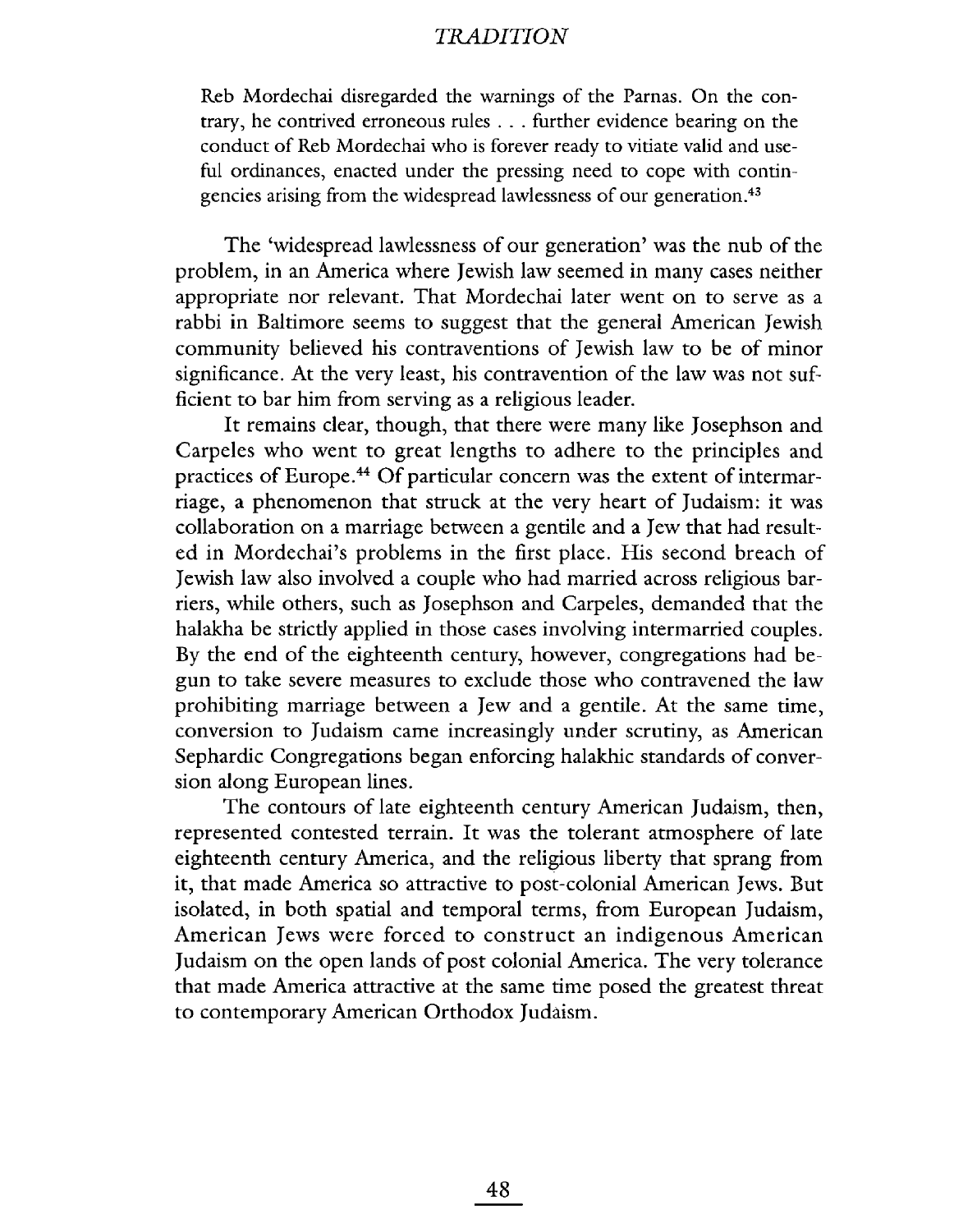#### **NOTES**

I want to dedicate this article to my uncle, Herman E. Moskowitz, with much love. The material for this article was drawn in part from my Ph.D. dissertation, which was recently submitted to the Tel Aviv University Rosenberg School of Jewish Studies under the supervision of Professor Lloyd Gartner.

- 1. For background on these congregations, see Jacob Rader Marcus, United States Jewry 1776-1985, voL. I (Detroit: Wayne State University Press, 1989), pp. 220-271. For a brief history of Early American Orthodoxy, see Marc Lee Raphael, Profiles in American Judaism (San Francisco: Harper and Row, 1984), pp. 127-135.
- 2. Eli Faber, A Time for Planting-The First Migration 1654-1820 (Baltimore and London: Johns Hopkins University Press, 1992), p. 54.
- 3. Jacob R. Marcus, The American Colonial Jew: A Study in Acculturation, (Syracuse: Syracuse University Press, 1967), pp. 18-19.
- 4. Jacob Rader Marcus noted that most of the Jews in eighteenth century America were "observant to some degree," Marcus, *Early American Jewry*: The Jews of Pennsylvania and the South, 1655-1790 (Philadelphia: The Jewish Publication Society of America, 1953), p. 459. Gutstein argued that the Jews of Newport observed halakha to the "minutest detail," Morris A. Gutstein, The Story of the Jews of Newport: Two and a Half Centuries of Judaism) 1658-1908 (New York: Bloch Publishing Company, 1936), p. 131. Raphael, on the other hand, believed Gutstein to be exaggerating. See Raphael, op cit., p. 129.
- 5. Jacob R. Marcus, The American Colonial Jew: A Study in Acculturation, (Syracuse: Syracuse University Press, 1967), pp. 18-19. See also E. Faber, A Time for Planting: The First Migration (Baltimore: the Johns Hopkins University Press, 1992), p. 114.
- 6. i. Harold Sharfman, The First Rabbi, (No city of publication listed: Joseph Simon Pangloss Press, 1988).
- 7. Solomon B. Freehof, "An Eighteenth Century American Response," American Jewish Archives, vol. V, no. 2, June 1953, pp. 121-125.
- 8. Edwin Wolf II and Maxwell Whiteman, The History of the Jews of Philadelphia from Colonial Times to the Age of Jackson (Philadelphia: The Jewish Publication Society of America, 1956, 1975), pp. 130-141.
- 9. Jacob Rader Marcus, United States Jewry 1776-1985, vol. 1, op cit., p. 376; See also Thomas Kessner, "Gershom Mendes Seixas: His Religious Callng, Outlook and Competence," American Jewish Historical Quarterly, vol. LVIII, no. 4, June 1969, pp. 445-471; and Marcus, "The Handsome Young Priest in the Black Gown-The Personal World of Gershom Seixas," Hebrew Union College Annual, vol. 40-41, pp. 409-467.
- 10. Publications of the American Jewish Historical Society, vol. XXVII (1920), pp. 185-190; see also Freehof, op cit.
- 11. Maimonides, Mishne Torah, Hilkhot Sefer Torah, X, I.
- 12. Synagogue board of directors.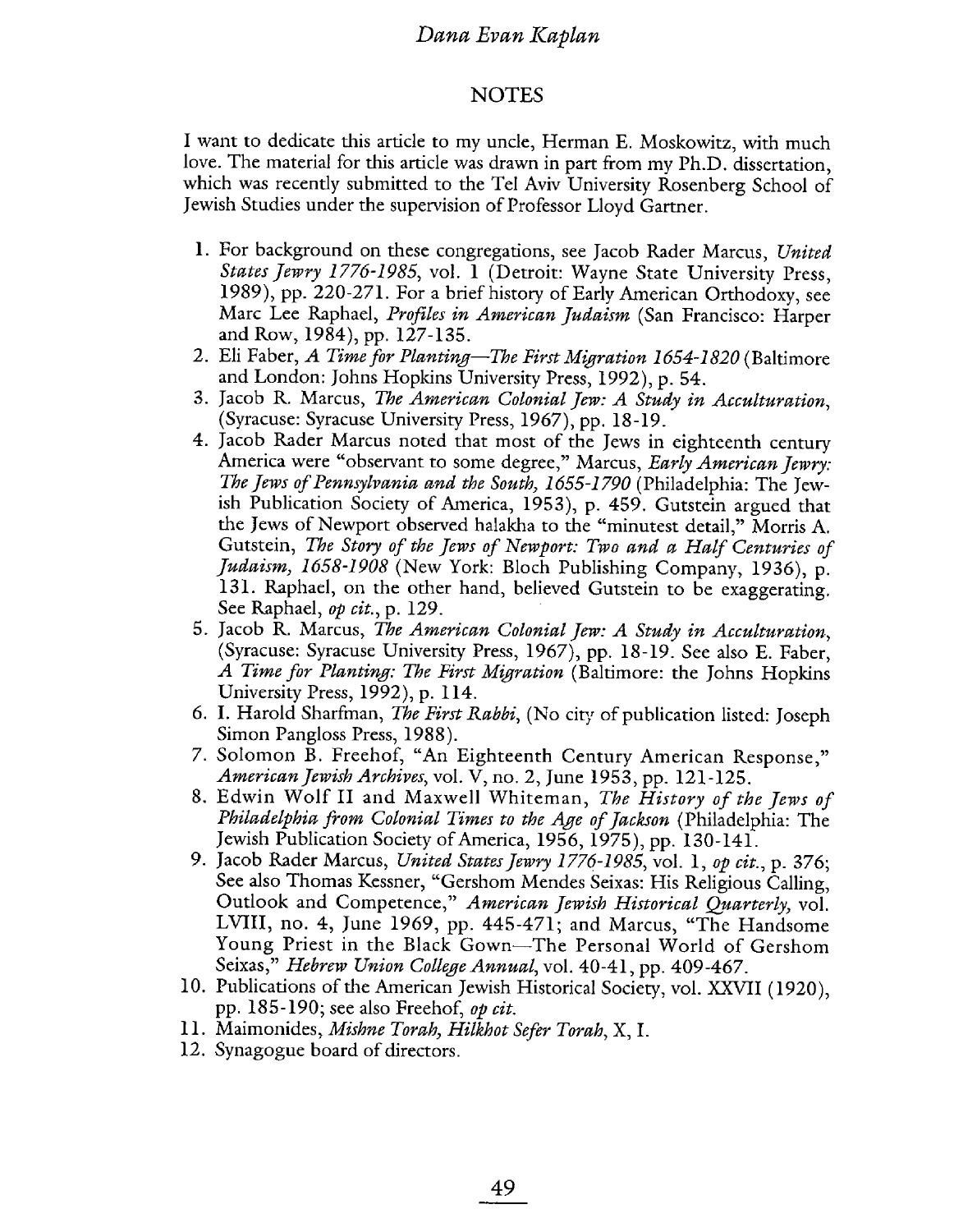- 13. As Wolf and Whiteman put it, "Most of the religious bodies in the new nation were still tied to the theological apron-strings of Europe." Wolf and Whiteman, The History of the Jews of Philadelphia (Philadelphia: The Jewish Publication Society of America, 1956), p. 131.
- 14. Jacob R. Marcus, The American Colonial Jew: A Study in Acculturation (Syracuse: Syracuse University Press, 1967), pp. 18-19.
- 15. E. Faber, op cit., p. 118.
- 16. Jacob R. Marcus, United States Jewry 1776-1985, vol. 1, p. 267, note p. 731.
- 17. The issue of whether male children born to gentile women should be circumcised was one that was to reappear regularly during the nineteenth century. Perhaps the most famous was Bernard Ilowy's directive to the three *mohalim* of New Orleans in 1864 prohibiting them from circumcising such children. See Henry Illowy (ed.), Sefer Milhamot Elokim-Being the Controversial letters and the Casuistic Decisions of the late Rabbi Bernard Illowy (Berlin; M. Poppelauer, 1914). David Ellenson, "A Jewish Legal Decision by Rabbi Bernard Ilowy of New Orleans and its Discussion in 19th Century Europe," American Jewish History, LXIX, 2, (1979) pp. 174-195.
- 18. Jacob R. Marcus, United States Jewry 1776-1985, vol. I. states that "Mr. Nathans married a gentile in a non-Jewish ceremony." Wolf and Whiteman, p. 127, state that Moses Nathans "was living with a woman, not a Jewess, out of wedlock."
- 19. Josephson was one of the most learned and observant Jews in the newly independent American state, and a leading member of the congregation. Minute Book of Mikveh Israel, Sept. 5, 1790, cited from Wolf and Whiteman, p. 127, note 62, p. 417.
- 20. The request was turned down because the synagogue in question had a constitutional clause dating back to 1763 forbidding such conversions.
- 21. Such as Manuel Josephson and Joseph Carpeles.
- 22. *Mikveh Israel Archives*, August 7, 1793, cited from Wolf and Whiteman, p. 127, note 65, p. 417.
- 23. Jacob R. Marcus, The American Jewish Woman: A Documentary History (New York: Ktav, and Cincinnati: American Jewish Archives, 1981), pp. 52-53.
- 24. Sarah Abraham, the woman's name, would seem to have been her new Jewish name.
- 25. According to Wolf and Whiteman, Mordechai, a native of Telshi in Lithuania, lived in Pennsylvania until 1790. In 1790, he appeared in the records of the newly founded Beth Shalom synagogue of Richmond) Virginia. He was also an active Mason in Virginia during the years 1792-1797. He worked as a distiller and merchant, and lived in New York, Easton, and Baltimore) in addition to Richmond and Philadelphia. His wife, Zipporah de Lyon, was a born Jew. Afer 1800, he may have served as a rabbi in Baltimore. He was apparently an observant Jew, and was knowledgeable in rabbinic law.
- 26. Hart, Levy and Mordechai's wives were sisters.
- 27. While there is some question as to whether the ball was held in 1778 or 1782, it seems more likely that it was held after the revolutionary war. See